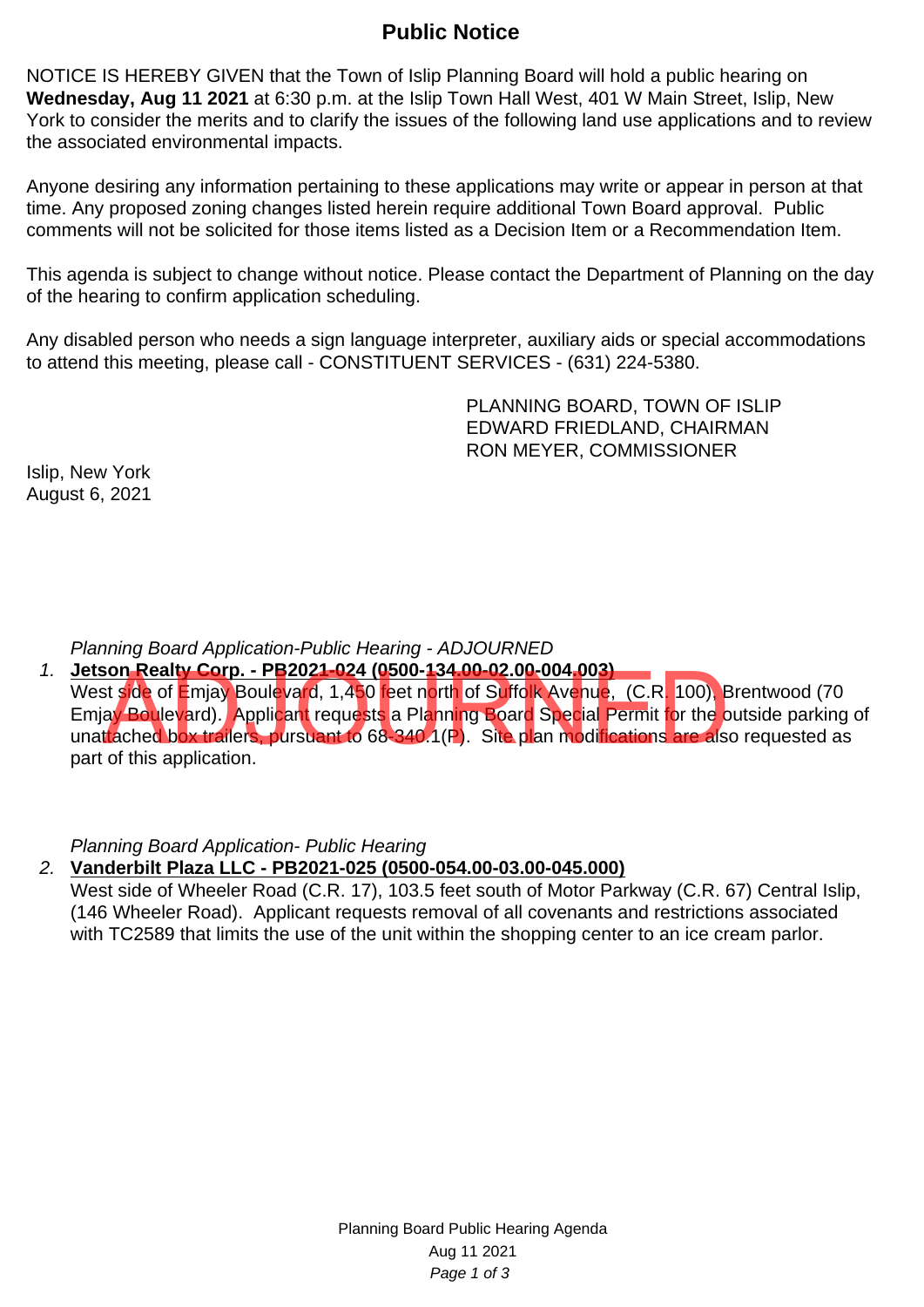### Planning Board Application-Public Hearing

# 3. **Erik A. Bjorneby R.A. - PB2021-026 (0500-316.00-02.00-015.001)**

North side of Sunrise Highway (S.R. 27), west side of Penataquit Avenue, Bay Shore (1701 Sunrise Highway). Applicant requests a Planning Board Special Permit for an indoor recreation use in the Business 3 District, pursuant to 68-302.1(R). Site plan modifications may also be requested as part of this application.

### Town Board Application - Public Hearing

# 4. **1840 Sunrise Highway LLC - CZ2021-013 (0500-317.00-02.00-023.000)**

Southeast corner of Sunrise Highway, (S.R. 27) and Brentwood Road, Bay Shore (1840 Sunrise Highway). Applicant requests a change of zone from Recreation Service G to Business 3, a modification of covenants and restrictions associated with TC5301 and a Town Board special permit for a vehicle dealership with accessory vehicle repair shop pursuant to 68-302 F. Site plan modifications are required as part of this application.

### Town Board Application - Public Hearing

### 5. **Sylvan Avenue Property LLC - CZ2021-014 (0500-240.00-01.00-002.004)**

East side of Sylvan Avenue (AKA Spence Ave.), through lot to Nicholls Rd, approximately 1300 feet north of Church Street . Applicant requests a modification of covenants and restrictions associated with TC 3565 in order to permit the northern portion of the building to exceed 12' in height.

### Site Plan Modification - Decision Item

### 6. **Bloom Energy Corporation - SP2021-015 (0500455000300075001)**

Southeast corner of Union Blvd (#400) and Beach St, West Islip, NY.. Applicant requests parking relaxation in connection with the construction of a fuel energy cell system at an existing shopping center.

### Site Plan Modification - Decision Item

## 7. **RG 55 Paradise LLC - SP2021-018 (0500181000300052007)**

South side of Harold Court (#40), 685 feet south of Candlewood Road, Bay Shore. Applicant requests site plan relaxations that include parking, loading bays/docks and refuse enclosure requirements in connection with the construction of a new industrial warehouse facility